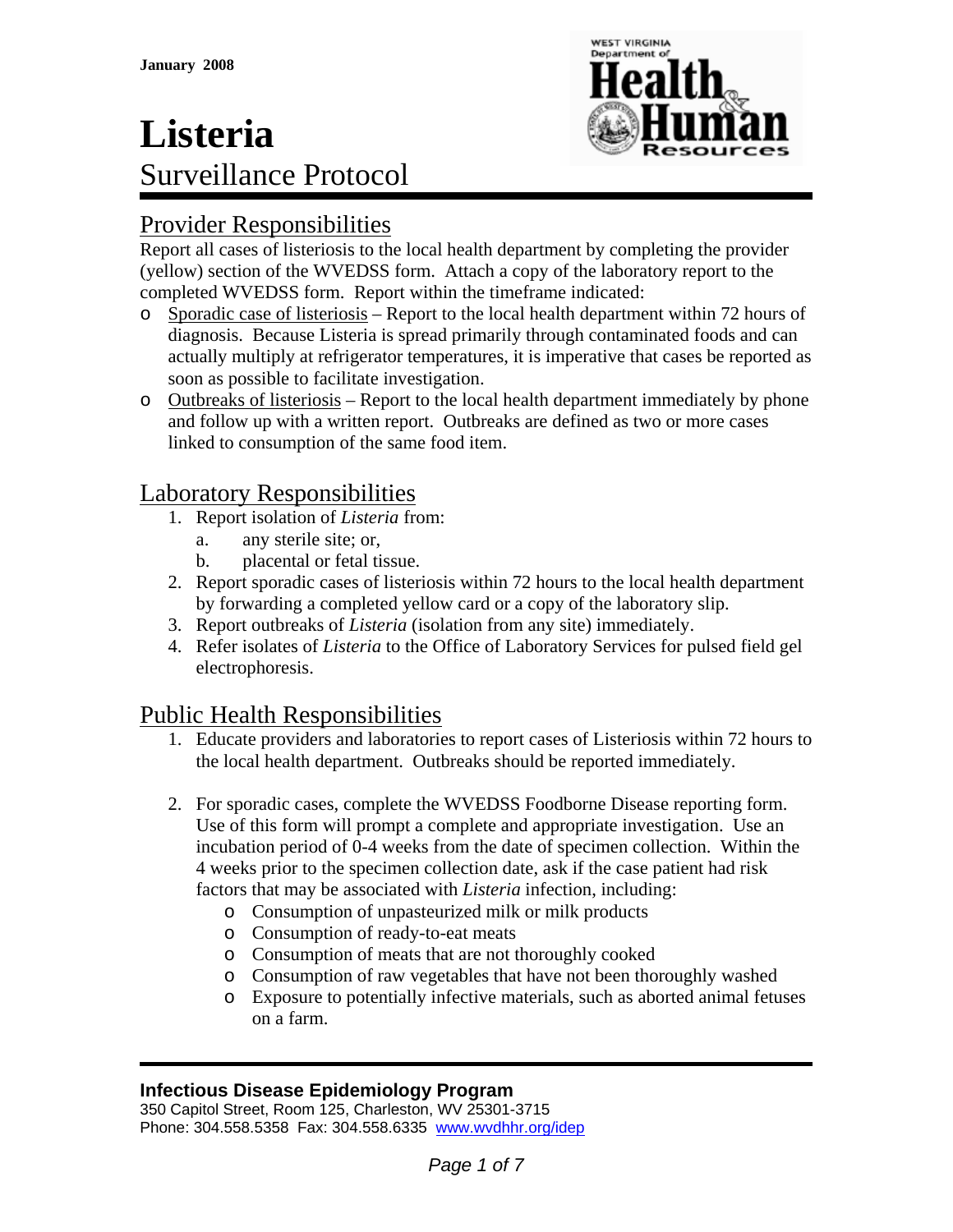Collect a 'usual" 24 hour food history: "What foods do you usually eat during the day?" and record in the section labeled "Open-ended Food History."

3. Outbreaks of *Listeria* are very high priority for investigation because of their unusual nature and the high morbidity and mortality that has been associated with outbreaks in the past. Immediately report suspect or confirmed outbreaks of listeriosis to IDEP (800-423-1271), and begin investigating using the national *Listeria* Case Form found at: [http://www.cdc.gov/foodborneoutbreaks/documents/ListeriaCaseReportFormOM](http://www.cdc.gov/foodborneoutbreaks/documents/ListeriaCaseReportFormOMB0920-0004.pdf) [B0920-0004.pdf](http://www.cdc.gov/foodborneoutbreaks/documents/ListeriaCaseReportFormOMB0920-0004.pdf)

Cases linked to an outbreak must also be reported by WVEDSS.

4. Print a copy of the completed WVEDSS form and store according to local records retention policies. Forward a paper copy of the laboratory slip to IDEP.

## Disease Prevention Objectives

Reduce the incidence of listeriosis by educating the public about:

- o The risks of consuming unpasteurized milk and milk products, undercooked meats, and unwashed raw vegetables.
- o Risks to pregnant women and immunocompromised individuals from consuming ready-to-eat meats and undercooked meats that have not been heated appropriately.
- o Handling of potentially infectious animal materials.

#### Disease Control Objectives

In an outbreak setting, prevent additional cases of listeriosis by prompt and appropriate investigation to identify and remove any continuing source of disease.

#### Disease Surveillance Objectives

- o Determine the incidence of listeriosis in West Virginia.
- o Identify the demographic characteristics of persons with listeriosis.
- o Identify risk factors associated with listeriosis.
- o Rapidly identify outbreaks of listeriosis.

## Public Health Significance

*Listeria monocytogenes* is widely distributed in the environment in soil and water; as well as in the intestines of animals. Vegetables can become contaminated from soil or manure used as fertilizer. The bacterium has been found in uncooked meats, raw vegetables and unpasteurized milk. Cross-contamination occurs readily and some foods (deli cold cuts,

#### **Infectious Disease Epidemiology Program**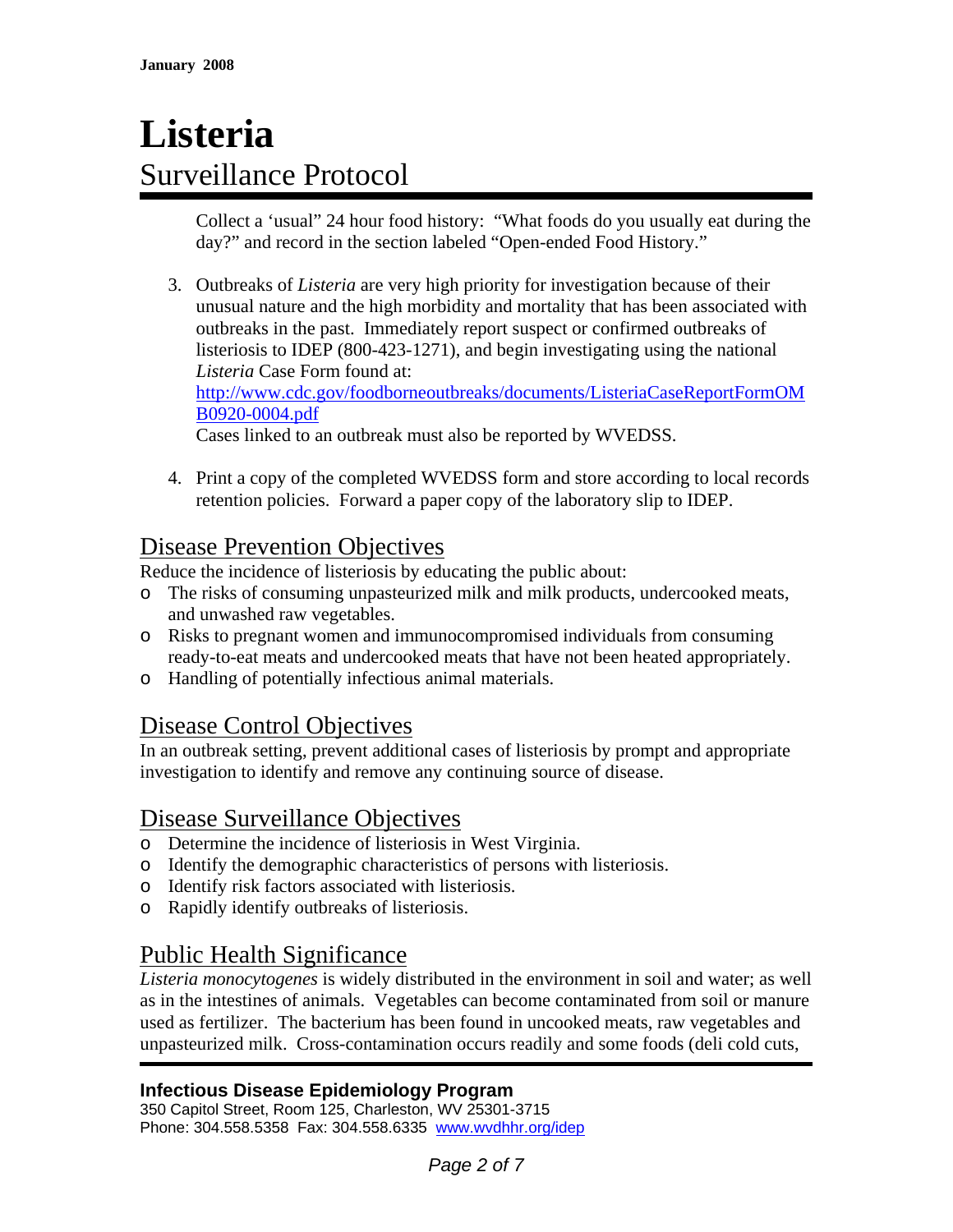hot dogs and soft cheeses) may become contaminated after processing and before packaging. Food processing plants can stay contaminated for prolonged periods of time because the organism can survive on the floor, and on or inside equipment or drains. *Listeria* can multiply at refrigeration temperatures and has high salt tolerance, making it very adaptable to a wide variety of refrigerated ready-to-eat food products.

Human exposure to Listeria is probably very common: asymptomatic stool carriage rates in healthy adults are 1% to 5%. Pregnant women, neonates, immunocompromised persons and elderly adults are most at risk for symptomatic disease and severe complications.

*Listeria* is responsible for outbreaks and sporadic cases of disease. Outbreaks are associated with acute febrile gastroenteritis, infections causing spontaneous abortion, still birth, early onset neonatal sepsis syndrome, late onset neonatal meningitis and meningitis, sepsis and focal infections. Food items implicated in outbreaks include turkey deli meat, meat pate, pork tongue in jelly and hot dogs. Cheeses made from unpasteurized milk have also caused outbreaks. Because such items are often widely distributed in the United States, and because the attack rate is so low, outbreak-associated cases of listeriosis may be widely distributed by place and time. Cases occurred over many months in multiple states in outbreaks due to consumption of hot dogs and turkey deli meat.

The incidence of listeriosis has been estimated as 0.4 cases per 100,000 in the general population, and 52.8 per 100,000 among neonates. Rates have been declining in recent years, presumably with improved food safety and education. Listeriosis has a high case fatality rate (20-30% among neonates), and is responsible for an estimated 500 deaths annually in the US. Over 700 cases of listeriosis were reported in the US in 2004.

#### Clinical Presentation

Infection during pregnancy is usually mild and self-limited, manifested by myalgias, arthralgias, headache and gastrointestinal symptoms. By contrast, fetal and neonatal illness is severe, frequently fatal and includes preterm labor, amnionitis, spontenous abortion, stillbirth and early onset sepsis. Severe disseminated disease with widespread microabscesses and granulomas is known as granulomatous infantiseptica. Late onset disease is likely the result of infection at or near birth and presents as meningitis at 1 to several weeks of age.

More recently, outbreaks of fever and diarrhea have also been described in association with foodborne transmission.

**Infectious Disease Epidemiology Program**  350 Capitol Street, Room 125, Charleston, WV 25301-3715 Phone: 304.558.5358 Fax: 304.558.6335 www.wvdhhr.org/idep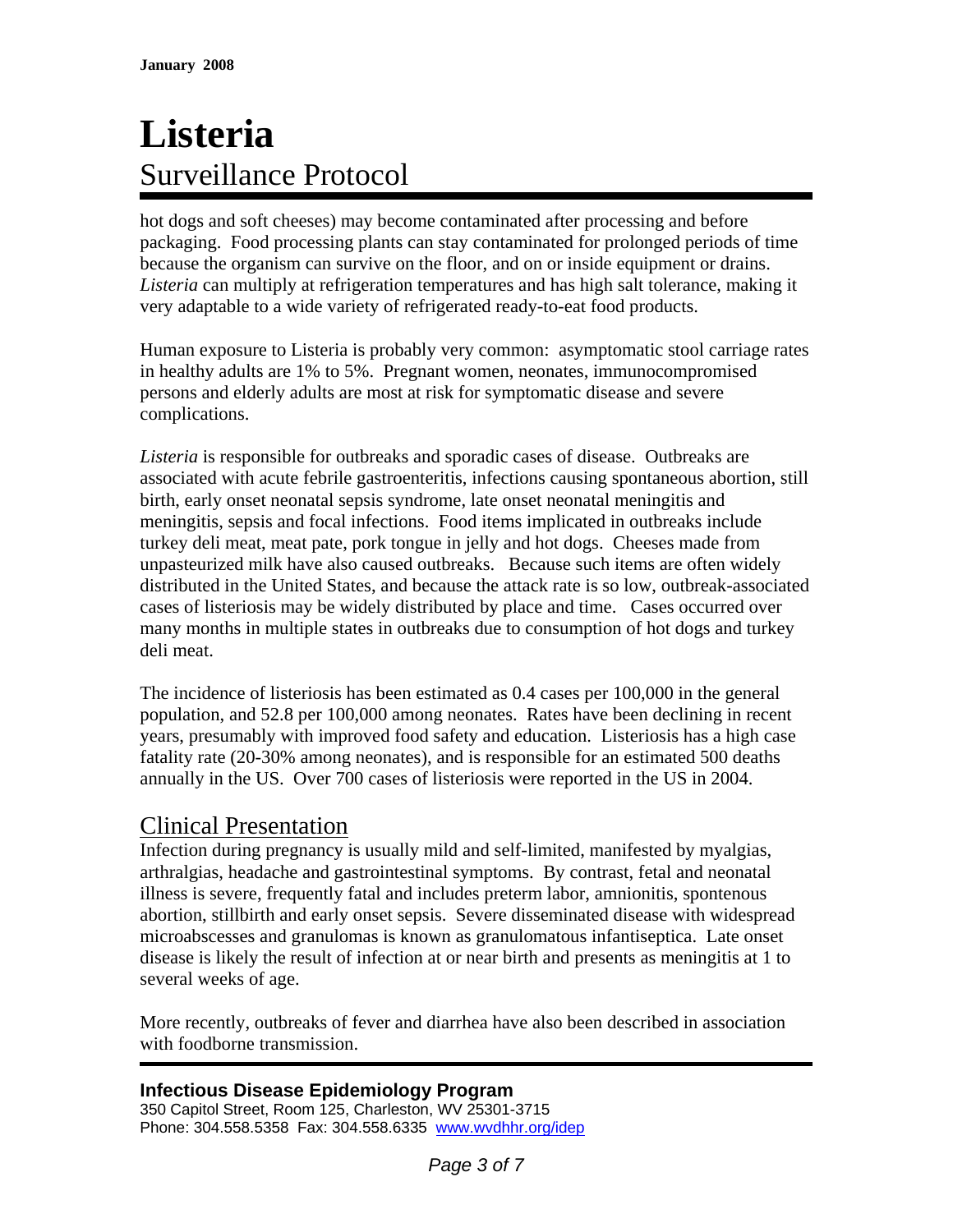Recovery is the norm from febrile gastroenteritis; however mortality from invasive listeriosis is about 30%.

## Causative organism

*Listeria monocytogenes* is an aerobic, non-spore-forming, motile, gram-positive bacillus that produces a narrow zone of hemolysis on blood agar medium.

#### Incubation period

Variable, ranging 3-70 days; median incubation period is 3 weeks. Use an incubation period of 0-4 weeks for investigation purposes.

#### Infectious Period

Mothers of infected newborns can shed the infectious agent in vaginal discharges and urine for 7-10 days after delivery, rarely longer. Infected individuals can shed the organism in their stools for several months.

#### Reservoir

*Listeria* is distributed widely in the environment, in soil, forage, water, mud and silage. Animal reservoirs include wild and domestic animals, fowl and people. Asymptomatic intestinal carriage in humans is common. Unlike most other foodborne pathogens, *Listeria* can multiply readily in contaminated refrigerated foods.

## Modes of Transmission

Most cases of listeriosis arise from ingestion of contaminated foods, namely, raw or contaminated milk, soft cheeses, vegetables, and ready-to-eat meats. Papular lesions may develop on the hands and arms from direct contact with infectious material.

In neonatal infections, the organism can be transmitted from mother to fetus *in utero* or during passage through the infected birth canal. Rarely, outbreaks have occurred in nurseries due to contaminated equipment and materials.

#### Outbreak recognition

Foodborne outbreaks of listeriosis are generally recognized as increased incidence over the background rate of cases which is generally very low. Occurrence of as few as two or

#### **Infectious Disease Epidemiology Program**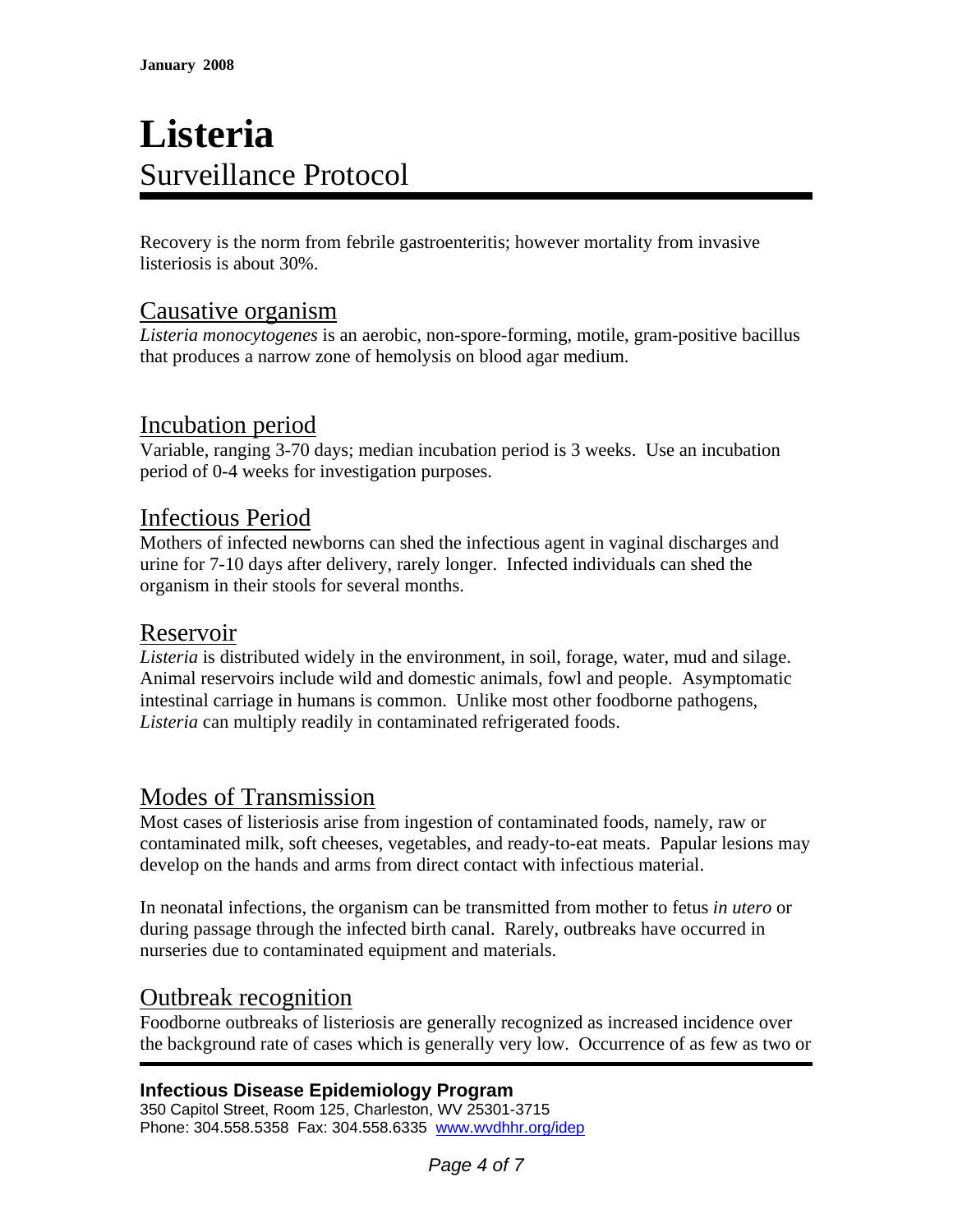more cases clustered in time should alert county-level investigators to consider the possibility of an outbreak. Increased occurrence of a strain with a particular pulsed field gel electrophoresis patterns is sometimes first recognized by public health laboratory personnel, who then alert the epidemiology staff.

## Case Definition

Clinical Description: In adults, invasive disease caused by *Listeria monocytogenes* manifests most commonly as meningitis or bacteremia; infection during pregnancy may result in fetal loss through miscarriage or stillbirth, or neonatal meningitis or bacteremia. Other manifestations can also be observed.

#### Laboratory Criteria for diagnosis:

- A. Isolation of *L. monocytogenes* from a normally sterile site (e.g., blood or cerebrospinal fluid [CSF] or, less commonly, joint, pleural, or pericardial fluid)
- B. In the setting of miscarriage or stillbirth, isolation of *L. monocytogenes* from placental or fetal tissue

Case Classification

Confirmed: A clinically compatible case that is laboratory confirmed.

Comment: The usefulness of other laboratory methods such fluorescent antibody testing or polymerase chain reaction to diagnose invasive listeriosis has not been established.

#### Laboratory Diagnosis

Laboratory diagnosis of listeriosis is established by the isolation of *Listeria monocytogenes* from any clinical specimen.

All isolates of *Listeria monocytogenes* should be referred to the Office of Laboratory Services for pulsed field gel electrophoresis. For instructions on submission, please call (304)-558-3530 or see: <http://www.wvdhhr.org/labservices/index.cfm>

#### Preventive Interventions

General:

- o Thoroughly cook raw food from animal sources.
- o Wash raw vegetables thoroughly before eating

#### **Infectious Disease Epidemiology Program**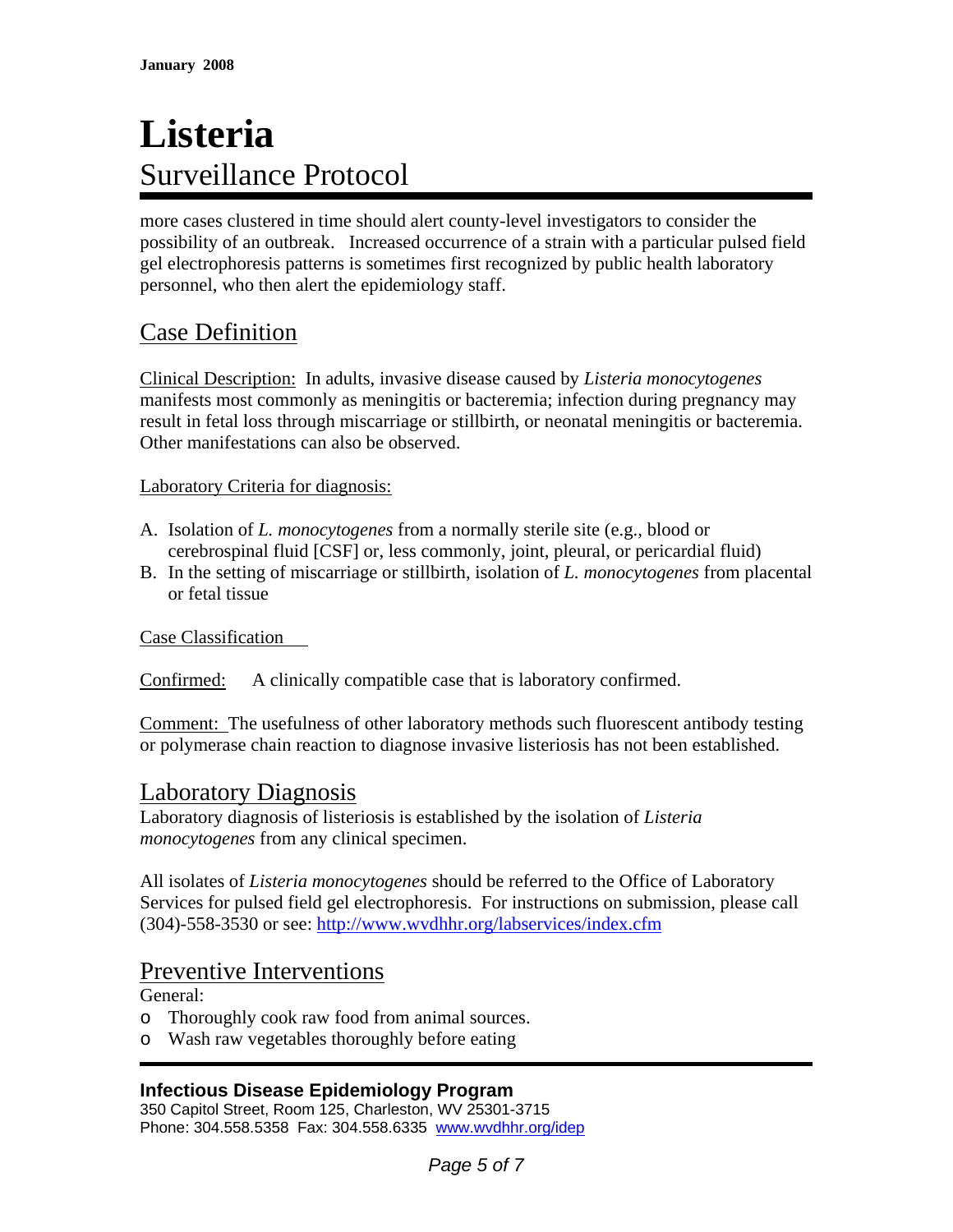- o Keep uncooked meats separate from vegetables and from cooked and ready-to-eat foods.
- o Avoid unpasteurized (raw) milk or foods made from unpasteurized milk.
- o Wash hands, knives and cutting boards after handling uncooked foods.

Persons at high risk, such as pregnant women and persons with a weakened immune system, in addition to general recommendations:

- o No hot dogs, luncheon meats or deli meats, unless they are reheated until steaming hot.
- o Avoid cross-contaminating other foods, utensils and food preparation surfaces with fluid from hot dog packages; wash hands after handling hotdogs, luncheon meats and deli meats.
- o No soft cheeses such as feta, Brie, Camenbert, blue-veined and Mexican-style such as 'Queso blanco fresco.' Cheeses allowed include hard cheeses, semisoft cheeses such as mozzarella, pasteurized processed cheese slices and spreads, cream cheese, and cottage cheese.
- o No refrigerated pates or meat spreads. Canned or shelf-stable pates and meat spreads may be eaten.
- o No refrigerated smoked seafood, unless it is contained in a cooked dish, such as a casserole. Refrigerated smoked seafood (salmon, trout, whitefish, cod, tuna or mackerel) is most often labeled 'nova-style,' 'lox,' 'kippered,' 'smoked,' or 'jerky' and is found in the refrigerator section or sold at deli counters. Canned or shelf-stable smoked seafood may be eaten.

## Surveillance Indicators

- 1. Proportion of cases with complete demographic information
- 2. Proportion of cases with complete risk factor investigation.
- 3. Proportion of cases investigations with complete information on high risk occupations (handling animals, carcasses, etc.)

## References

- 1. Braden CR. *Listeriosis*. Pediatr Infect Dis, 2003; 22:745-46.
- 2. Gotleib SL, Newbern EC, Griffin PM, and Graves, LM et.al. *Multistate outbreak of listeriosis linked to turkey deli meat and subsequent changes in US regulatory policy*. Clin Infect Dis, 2006; 42:29-36.

#### **Infectious Disease Epidemiology Program**